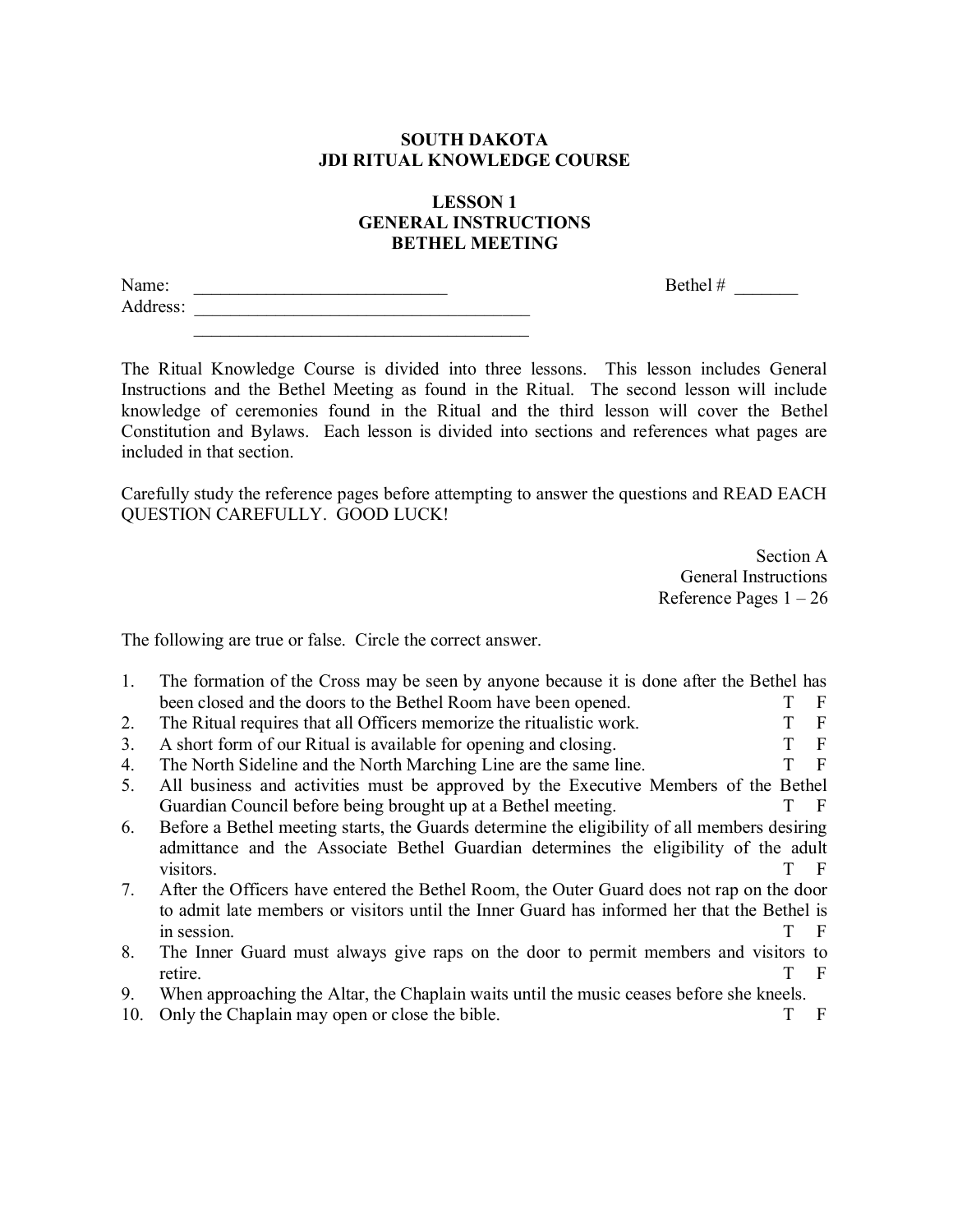Complete the following sentences.

| 1.             | The Job's Daughters International was founded in _____ (year)<br>by                                                                                                                                                                                                                                                                                                                                                         |
|----------------|-----------------------------------------------------------------------------------------------------------------------------------------------------------------------------------------------------------------------------------------------------------------------------------------------------------------------------------------------------------------------------------------------------------------------------|
| 2.             | The regalia of the Order suggests a ________, _________, and __________ trend                                                                                                                                                                                                                                                                                                                                               |
|                | toward higher ideals.                                                                                                                                                                                                                                                                                                                                                                                                       |
| 3 <sub>1</sub> | A Job's Daughters meeting place is called "Bethel" which means _______________________.                                                                                                                                                                                                                                                                                                                                     |
| 4.             | The current Ritual of the Order was revised in ____________ and published in ___________.                                                                                                                                                                                                                                                                                                                                   |
| 5.             | What portion of a regular meeting may be omitted when exemplifying the ritualistic work                                                                                                                                                                                                                                                                                                                                     |
|                |                                                                                                                                                                                                                                                                                                                                                                                                                             |
|                | Is a Special                                                                                                                                                                                                                                                                                                                                                                                                                |
|                | Who must approve these omissions?<br>Dispensation required for exemplification?                                                                                                                                                                                                                                                                                                                                             |
| 6.             | All paraphernalia is put in its proper place before a meeting and is removed after the                                                                                                                                                                                                                                                                                                                                      |
|                | meeting by _______________, ________________, and ___________________.                                                                                                                                                                                                                                                                                                                                                      |
|                | (Members)                                                                                                                                                                                                                                                                                                                                                                                                                   |
| 7.             | Passing between the Altar and the East Dais is prohibited when the Bible is open except                                                                                                                                                                                                                                                                                                                                     |
|                |                                                                                                                                                                                                                                                                                                                                                                                                                             |
| 8.             |                                                                                                                                                                                                                                                                                                                                                                                                                             |
| 9.             | The chairs of the Chaplain and Treasurer are placed _____ steps from the Altar; the chairs of                                                                                                                                                                                                                                                                                                                               |
|                | the 1 <sup>st</sup> and 3 <sup>rd</sup> Messengers are placed _____ steps west of the Treasurer's and Chaplain's                                                                                                                                                                                                                                                                                                            |
|                | chairs; the chairs of the 2 <sup>nd</sup> and 4 <sup>th</sup> Messengers are placed ______ steps west of the 1 <sup>st</sup> and 3 <sup>rd</sup>                                                                                                                                                                                                                                                                            |
|                | Messengers chairs; and the $5th$ Messengers chair is placed _____ steps west of the $2nd$ and $4th$                                                                                                                                                                                                                                                                                                                         |
|                |                                                                                                                                                                                                                                                                                                                                                                                                                             |
| 10.            | The Horn of Plenty should face __________________.                                                                                                                                                                                                                                                                                                                                                                          |
| 11.            | Unless otherwise specified in a ceremony, the ______________ is the only item which may                                                                                                                                                                                                                                                                                                                                     |
|                | be placed between the Honored Queen's pedestal and the Altar.                                                                                                                                                                                                                                                                                                                                                               |
| 12.            | The Urn of Incense and its pedestal are on a line with the                                                                                                                                                                                                                                                                                                                                                                  |
|                | and the handle of the Urn is to the _____________.                                                                                                                                                                                                                                                                                                                                                                          |
| 13.            | A single rap of the gavel is used to:                                                                                                                                                                                                                                                                                                                                                                                       |
|                |                                                                                                                                                                                                                                                                                                                                                                                                                             |
|                |                                                                                                                                                                                                                                                                                                                                                                                                                             |
|                | $\mathbf{B}$ .                                                                                                                                                                                                                                                                                                                                                                                                              |
|                | $C.$ $\qquad \qquad$<br>D.                                                                                                                                                                                                                                                                                                                                                                                                  |
|                |                                                                                                                                                                                                                                                                                                                                                                                                                             |
| 14.            | The attitude of prayer is assumed by bowing the head and placing the open hands                                                                                                                                                                                                                                                                                                                                             |
|                | fingers<br>pointing<br>forearms<br>along<br>$\begin{picture}(150,10) \put(0,0){\line(1,0){10}} \put(10,0){\line(1,0){10}} \put(10,0){\line(1,0){10}} \put(10,0){\line(1,0){10}} \put(10,0){\line(1,0){10}} \put(10,0){\line(1,0){10}} \put(10,0){\line(1,0){10}} \put(10,0){\line(1,0){10}} \put(10,0){\line(1,0){10}} \put(10,0){\line(1,0){10}} \put(10,0){\line(1,0){10}} \put(10,0){\line($<br>$\overline{\phantom{a}}$ |
|                | elbows close to the body.                                                                                                                                                                                                                                                                                                                                                                                                   |
| 15.            | List the items of information an Honored Queen may have on the pedestal in the East:                                                                                                                                                                                                                                                                                                                                        |
|                |                                                                                                                                                                                                                                                                                                                                                                                                                             |
|                |                                                                                                                                                                                                                                                                                                                                                                                                                             |
|                |                                                                                                                                                                                                                                                                                                                                                                                                                             |
|                |                                                                                                                                                                                                                                                                                                                                                                                                                             |
| 16.            | D. Who may not attend a Bethel meeting?                                                                                                                                                                                                                                                                                                                                                                                     |
|                |                                                                                                                                                                                                                                                                                                                                                                                                                             |

 $\mathcal{L}_\text{max}$  , and the contribution of the contribution of the contribution of the contribution of the contribution of the contribution of the contribution of the contribution of the contribution of the contribution of t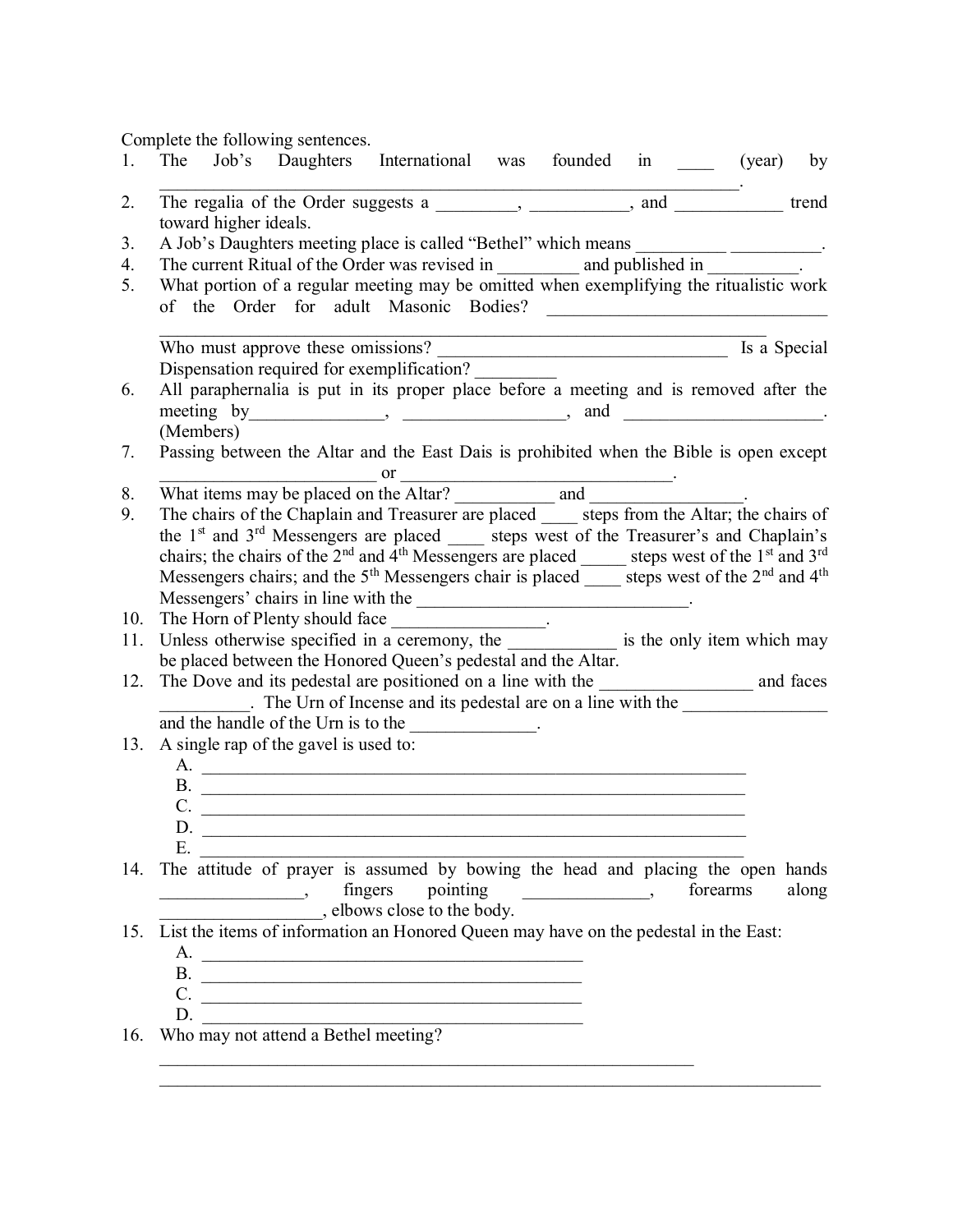- 17. What does the Inner Guard tell the Outer Guard when the Inner Guard responds to raps during an Order of Business?
- 18. The Guard inside the Bethel Room faces to speak to the other guard and faces \_\_\_\_\_\_\_\_\_\_\_\_\_\_ when anyone enters or leaves the Bethel Room.
- 19. After the Opening Ceremony and when directed by the Honored Queen, the Outer Guard may be seated in a chair she places in the Ante-Room doorway. Under what conditions does she remove her chair and close the door?
	- A. \_\_\_\_\_\_\_\_\_\_\_\_\_\_\_\_\_\_\_\_\_\_\_\_\_\_\_\_\_
	- B. \_\_\_\_\_\_\_\_\_\_\_\_\_\_\_\_\_\_\_\_\_\_\_\_\_\_\_\_\_
	- C. \_\_\_\_\_\_\_\_\_\_\_\_\_\_\_\_\_\_\_\_\_\_\_\_\_\_\_\_\_
	- D. \_\_\_\_\_\_\_\_\_\_\_\_\_\_\_\_\_\_\_\_\_\_\_\_\_\_\_\_\_  $E.$   $\qquad \qquad$

 $\mathcal{L}_\text{max}$  and  $\mathcal{L}_\text{max}$  and  $\mathcal{L}_\text{max}$ 

20. The Chaplain reverently opens the Bible to the Chapter, verse of the Book of Job.

21. When at the Altar, what songs does the Chaplain sing?  $\mathcal{L}_\text{max}$  , and the contribution of the contribution of the contribution of the contribution of the contribution of the contribution of the contribution of the contribution of the contribution of the contribution of t

- 22. Does the Chaplain sing while marching to and from the Altar or while opening and closing the Bible? \_\_\_\_\_\_\_\_\_
- 23. Define "Attending at the Altar" as it applies to the Chaplain.
- $\mathcal{L}_\text{max} = \mathcal{L}_\text{max} = \mathcal{L}_\text{max} = \mathcal{L}_\text{max} = \mathcal{L}_\text{max} = \mathcal{L}_\text{max} = \mathcal{L}_\text{max} = \mathcal{L}_\text{max} = \mathcal{L}_\text{max} = \mathcal{L}_\text{max} = \mathcal{L}_\text{max} = \mathcal{L}_\text{max} = \mathcal{L}_\text{max} = \mathcal{L}_\text{max} = \mathcal{L}_\text{max} = \mathcal{L}_\text{max} = \mathcal{L}_\text{max} = \mathcal{L}_\text{max} = \mathcal{$ 24. Appropriate optional music may be used for  $\qquad \qquad \text{and}$

 $\mathcal{L}_\text{max}$  , and the contribution of the contribution of the contribution of the contribution of the contribution of the contribution of the contribution of the contribution of the contribution of the contribution of t

25. What song is played as the Chaplain approaches the Altar for the Pledge of Honor?

 $\mathcal{L}_\text{max}$  , and the contribution of the contribution of the contribution of the contribution of the contribution of the contribution of the contribution of the contribution of the contribution of the contribution of t

- 26. When seated in a Bethel meeting, Daughters should sit upright, feet flat on the floor, and hands resting in lap. When standing, the hands are
- 27. The semicircle is composed of \_\_\_\_\_\_\_\_\_\_\_ (number) officer stations.
- 28. When may the Honored Queen use the gavel when seated?

 $\mathcal{L}_\text{max}$  and the contract of the contract of the contract of the contract of the contract of the contract of the contract of the contract of the contract of the contract of the contract of the contract of the contrac

- 29. What phrase should the Honored Queen use to inform the members that a motion did not receive a majority vote?
- 30. Who is responsible to see that the discussion on an item of business is confined to the point in question? and  $\Box$
- 31. Where are the stations of the Inner and Outer Guards prior to a Bethel meeting?
- 32. Before entering a Bethel Room, the Outer Guard instructs late members and visitors to  $r$ emove  $\qquad \qquad \ldots \qquad \qquad$ ,  $\qquad \qquad \ldots \qquad \qquad$ , and  $\qquad \qquad \ldots \qquad \qquad$ .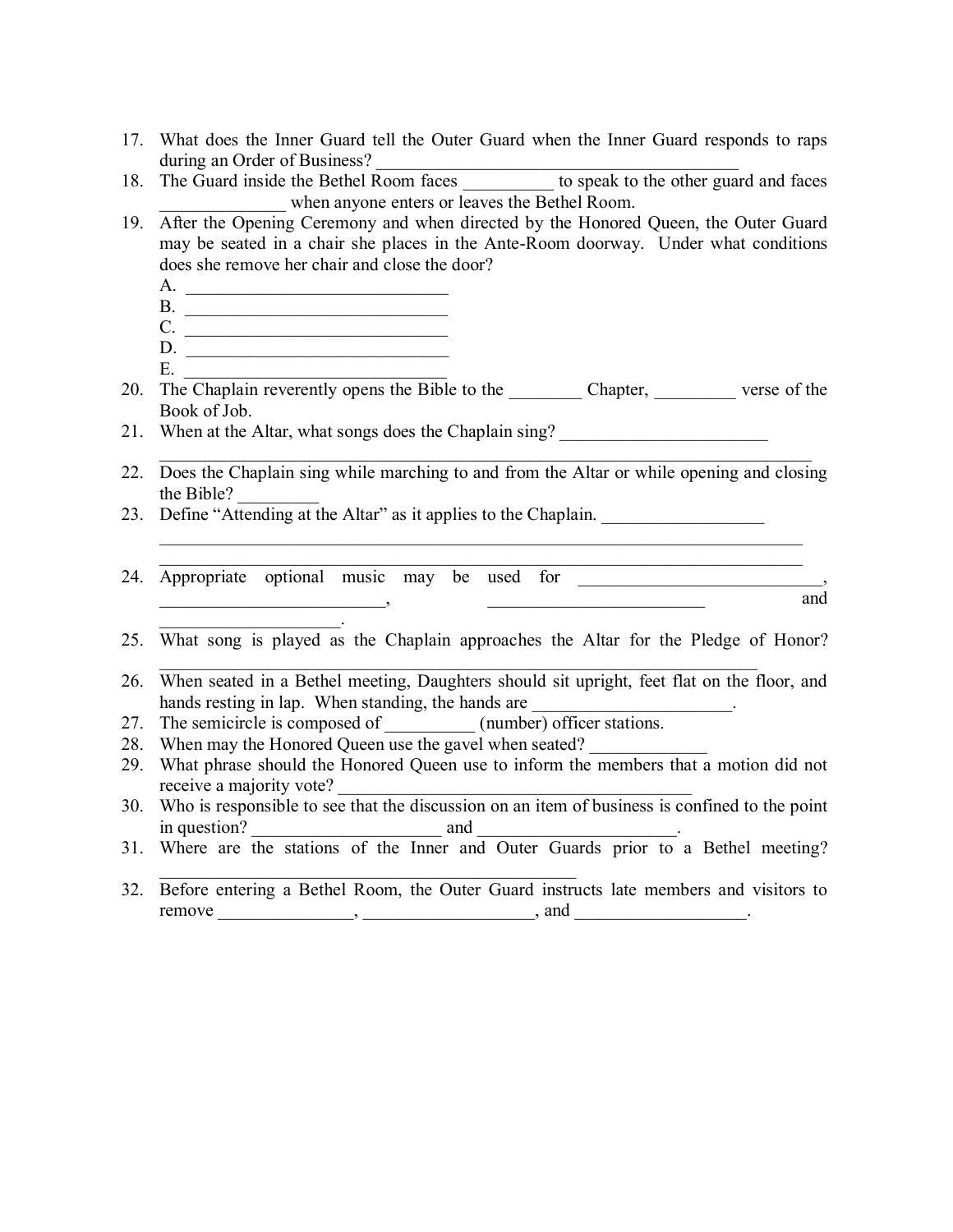## **SECTION B OPENING CEREMONY ESCORT, INTRODUCTIONS, AND HONORS**

Reference Pages 27 – 58

Carefully study the Reference Pages before answering the questions. READ EACH QUESTION CAREFULLY.

The following are true or false. Circle the correct answer.

|                                                     | 1. During the Opening Ceremony, the Choir marches to its station and is seated when the Bethel | T F      |              |  |  |  |
|-----------------------------------------------------|------------------------------------------------------------------------------------------------|----------|--------------|--|--|--|
|                                                     | Guardian gives on rap of the gavel.                                                            |          |              |  |  |  |
| 2.                                                  | The Bethel Guardian and Associate Bethel Guardian remain standing when they arrive at          |          |              |  |  |  |
|                                                     | their chairs on the sidelines after descending the dais during the Opening Ceremony.           | T F      |              |  |  |  |
| 3.                                                  | The National Emblem of the host country is presented in line with all other flags.             | T F      |              |  |  |  |
| 4.                                                  | As the Marshall enters the Bethel Room with the National Emblem, the Honored Queen             |          |              |  |  |  |
|                                                     | sounds three raps of the gavel. Daughters wait for the Honored Queen to place her hand on      |          |              |  |  |  |
|                                                     | her heart before doing the same.                                                               | T        | $\mathbf{F}$ |  |  |  |
| 5.                                                  | The Marshall joins in singing of the National Anthem.                                          | T        | $\mathbf{F}$ |  |  |  |
| 6.                                                  | The Officers are asked to rise when the Pledge of Secrecy for Adults is given.                 | They are |              |  |  |  |
|                                                     | required to place their right hand over their heart.                                           | T        | $\mathbf{F}$ |  |  |  |
| 7.                                                  | The Honored Queen remains standing while she asks the Officers to explain their duties. T F    |          |              |  |  |  |
| 8.                                                  | The Bethel Guardian rises and repeats the Pledge of Honor with any unobligated                 |          |              |  |  |  |
|                                                     | visitors.                                                                                      | T        | $\mathbf{F}$ |  |  |  |
|                                                     | 9. Daughters are the only ones to rise and sing the Bethel Flag Song.                          | T F      |              |  |  |  |
|                                                     | 10. The Inner Guard advises the Honored Queen that the Outer Guard has been informed that the  |          |              |  |  |  |
|                                                     | Bethel is in session. If appropriate, the Inner Guard then immediately informs the Honored     |          |              |  |  |  |
|                                                     | Queen that visitors desire admittance before the Honored Queen sounds the gavel.               | T F      |              |  |  |  |
|                                                     | 11. The Guide and Marshal thank visitors for coming.                                           | T        | $\mathbf{F}$ |  |  |  |
|                                                     | 12. Visitors may not be admitted during Escort, Introductions, and Honors.                     | T        | $\mathbf{F}$ |  |  |  |
|                                                     | 13. The Honored Queen stands to conduct each Order of Business and does not announce the       |          |              |  |  |  |
|                                                     | headings.                                                                                      | T F      |              |  |  |  |
|                                                     |                                                                                                | T F      |              |  |  |  |
|                                                     | 14. Only the Officers exemplify the signs and repeat the responses of our Order.               |          |              |  |  |  |
| The following contains a set of complete questions. |                                                                                                |          |              |  |  |  |
|                                                     |                                                                                                |          |              |  |  |  |
| 1.                                                  | and the Junior Custodian<br>The Senior Custodian enters behind the                             |          |              |  |  |  |
|                                                     | during the Opening Ceremony.<br>enters behind the                                              |          |              |  |  |  |

- 2. The \_\_\_\_\_\_\_\_\_ closes the Preperation door when the last member of the Bethel Choir enters the Bethel Room.
- 3. Upon entering the Bethel, Officers mark time to \_\_\_\_\_ (number) chords, starting with the foot on the first accented beat of the music.
- 4. During the Opening Ceremony, when the Honored Queen ascends the dais, she is assisted by the \_\_\_\_\_\_\_\_\_\_\_\_\_\_\_\_\_\_\_\_\_ and presented the gavel by the \_\_\_\_\_\_\_\_\_\_\_\_\_\_\_\_\_\_\_\_.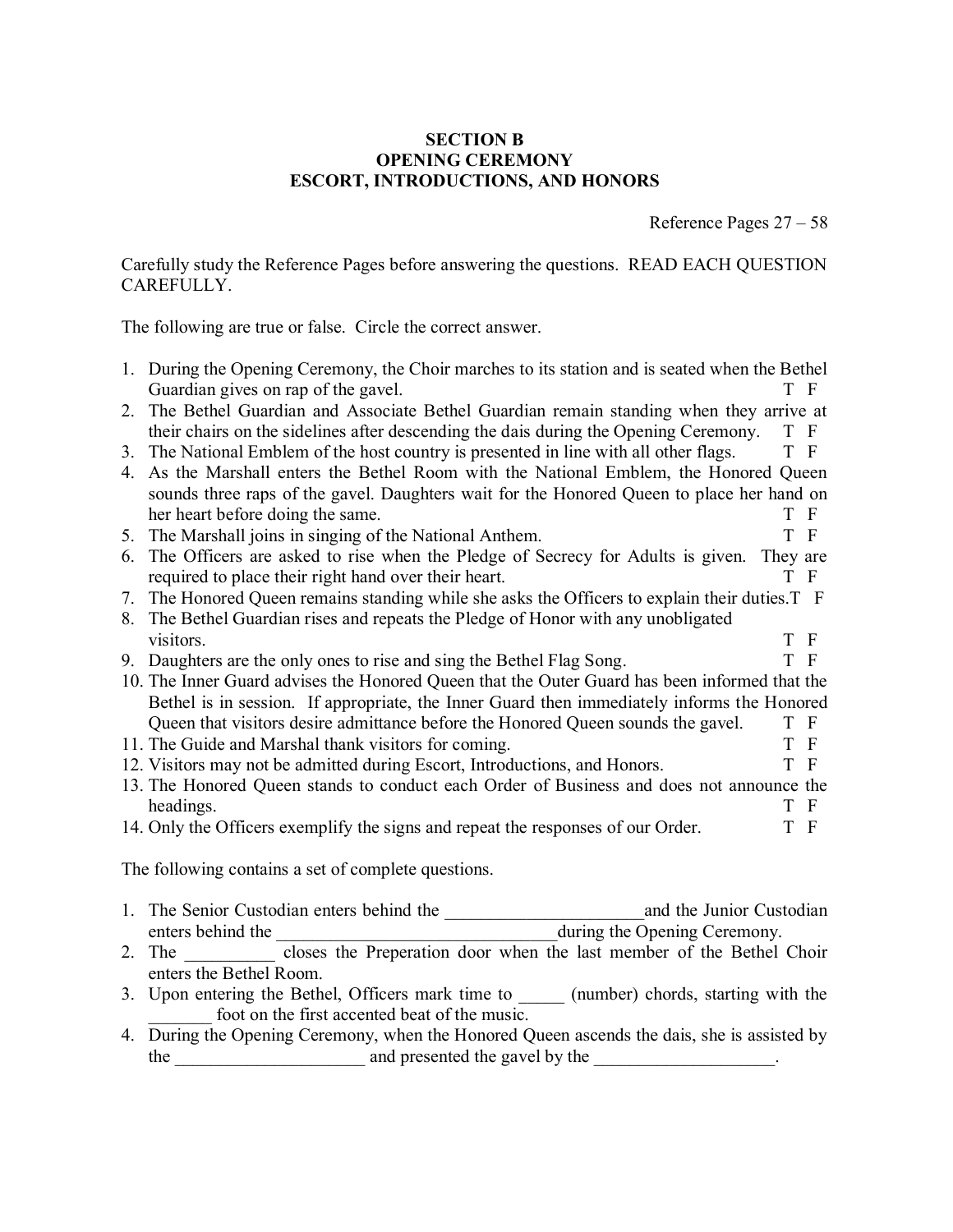- 5. During the Opening Ceremony, when the Officers leave the East Line to assume their stations, the Bethel Guardian and the Associate Bethel Guardian descend the dais and proceed by to their stations and remain
- 6. During the Opening Ceremony, when does the Outer Guard close the Preparation Room door? \_\_\_\_\_\_\_\_\_\_\_\_\_\_\_\_\_\_\_\_\_\_\_\_\_\_\_\_\_\_\_\_\_\_\_\_\_\_\_\_\_\_\_\_\_\_\_\_\_\_\_\_\_\_\_\_\_\_
- 7. The Bethel Flag Bearer carries the Bethel Flag at a \_\_\_\_\_ degree angle by holding her right hand around the staff with her thumb pointing \_\_\_\_\_\_\_\_\_\_\_ toward the flag. The right hand is placed on the \_\_\_\_\_\_\_\_at a height of, and on a \_\_\_\_\_\_\_\_ with, the \_\_\_\_\_\_\_ shoulder, elbow The Left hand is at the 1.1 and around the 1.1 and around the 1.1 and around the 1.1 and around the 1.1 and around the 1.1 and around the 1.1 and around the 1.1 and  $\frac{1}{2}$  and  $\frac{1}{2}$  are  $\frac{1}{2}$  and  $\frac{1}{2}$  are of the resting against the hip.
- 8. Can the Marshall reposition the Flag while she is west of the Altar?

 $\mathcal{L}_\text{max}$ 

- 9. After the Pledge of Allegiance, the Honored Queen raps the gavel to seat members and visitors when the Marshal
- 10. During Escort, Introductions and Honors, a per shall be introduced only how many times?
- 11. A Bethel meeting is declared open by the Honored Queen for one purpose only and that is

 $\mathcal{L}_\text{max} = \mathcal{L}_\text{max} = \mathcal{L}_\text{max} = \mathcal{L}_\text{max} = \mathcal{L}_\text{max} = \mathcal{L}_\text{max} = \mathcal{L}_\text{max} = \mathcal{L}_\text{max} = \mathcal{L}_\text{max} = \mathcal{L}_\text{max} = \mathcal{L}_\text{max} = \mathcal{L}_\text{max} = \mathcal{L}_\text{max} = \mathcal{L}_\text{max} = \mathcal{L}_\text{max} = \mathcal{L}_\text{max} = \mathcal{L}_\text{max} = \mathcal{L}_\text{max} = \mathcal{$ 

- 12. Certain groups of people must be escorted to the East and given recognition. When is it desired that others be escorted, approval must be obtained from the and  $\Box$
- 13. When a Past Associate Grand Guardian is escorted to the East under his current official title, i.e., Worshipful Master, what recognition is extended to him?
- 14. When escorting visitors to the East, the Guide and Marshal will back on the East Line to a position of the pedestals and face
- 15. Who initiates applause which may be rendered after appropriate honors have been given to a visitor?
- 16. When does the Honored Queen rap the gavel for the members to be seated after those escorted have been given proper honors?
- 17. When visitors to be escorted are on the West and East side of the Guide and/or Marshal, the Guide and/or Marshal proceeds to which group of visitors first?
- 18. The Inner Guard stands by the open door and faces \_\_\_\_\_\_\_\_\_ when late members or visitors enter the Bethel.
- 19. The last sentence of the second full paragraph on page 70 of the Ritual instructs the Honored Queen not to sound the gavel if the visitor has received a Hearty Welcome. Why is the gavel instruction valid?
- 20. After being introduced in the East, visitors are returned to
- 21. If the Bethel Flag Bearer is a Choir member and the Choir is seated on the north side, describe the route of march for the Bethel Flag Bearer to return to her station after placing the Bethel Flag in the East.
- 22. When do the Guide and Marshal return to their stations in the West?

 $\mathcal{L}_\text{max} = \mathcal{L}_\text{max} = \mathcal{L}_\text{max} = \mathcal{L}_\text{max} = \mathcal{L}_\text{max} = \mathcal{L}_\text{max} = \mathcal{L}_\text{max} = \mathcal{L}_\text{max} = \mathcal{L}_\text{max} = \mathcal{L}_\text{max} = \mathcal{L}_\text{max} = \mathcal{L}_\text{max} = \mathcal{L}_\text{max} = \mathcal{L}_\text{max} = \mathcal{L}_\text{max} = \mathcal{L}_\text{max} = \mathcal{L}_\text{max} = \mathcal{L}_\text{max} = \mathcal{$ 

 $\_$  , and the contribution of the contribution of  $\mathcal{L}_\mathcal{A}$  , and the contribution of  $\mathcal{L}_\mathcal{A}$ 

23. When does the Recorder first take her position at the Recorder's desk?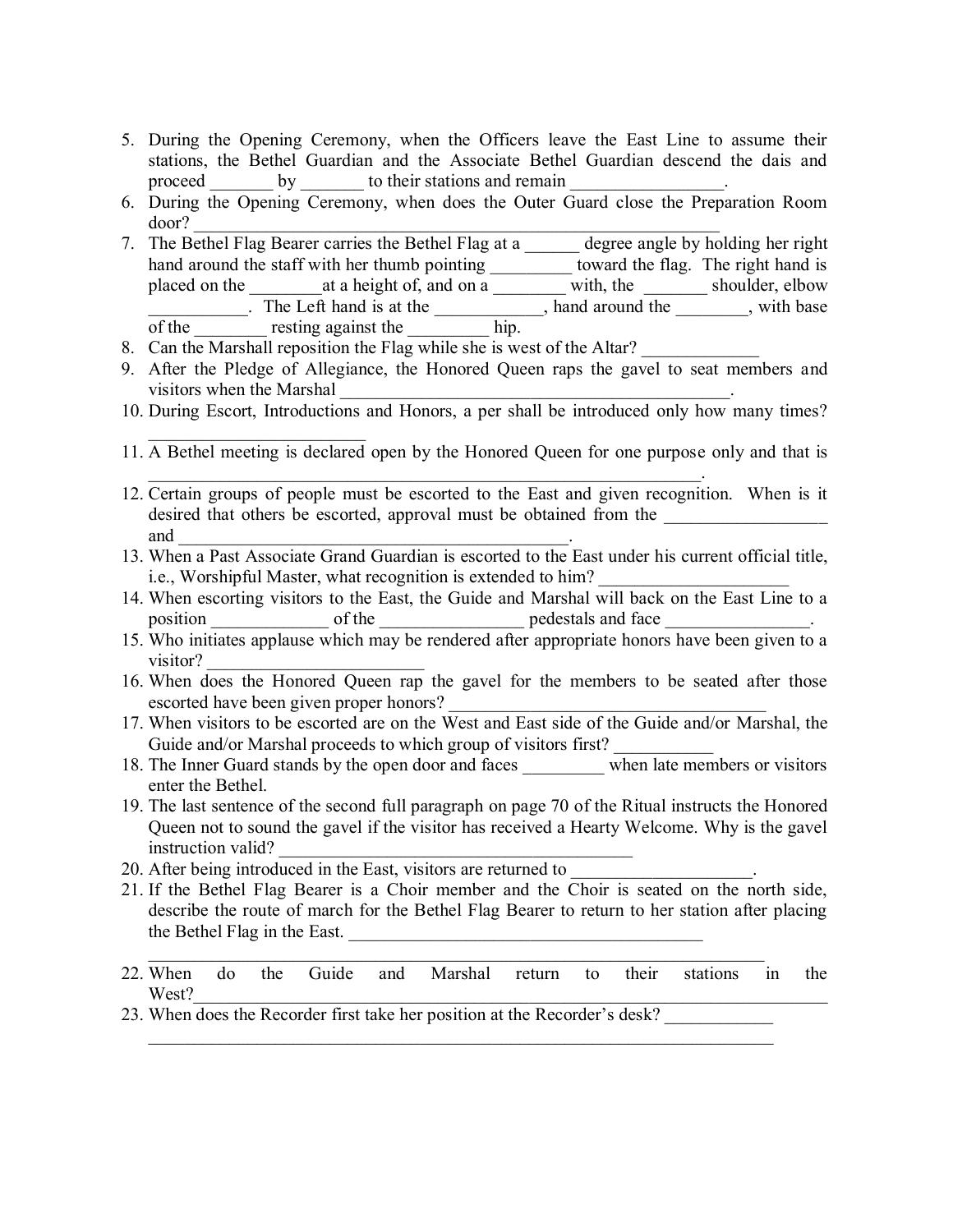## **SECTION C ORDER OF BUSINESS CLOSING CEREMONY**

Reference pages 58 – 82

The following are true or false. Circle the correct answer.

- 1. The first order of business is the reading of Special Dispensation, but it need not be called for if there is none to be read. T F
- 2. The Special Dispensation must be attached to the minutes of the Bethel meeting affected.
- T F 3. For special occasions, the reading of Bethel minutes may be postponed. T F
- 4. Any business brought up under New Business must have been approved by the Executive Members of the Bethel Guardian Council. T F
- 5. All monies collected at a Bethel meeting must appear under Receipts in the minutes of that meeting. T F
- 6. If bills have not been audited, they may be read by the Recorder and audited by the Auditing Committee at the close of the meeting. T F
- 7. The Mothers', Fathers', and Guardians' Prayer is a required item of business under Good of the Bethel. T F
- 8. The Junior Custodian removes the  $5<sup>th</sup>$  Messenger's chair first, and then both Custodians, working together remove the remaining chairs. T F
- 9. One or two verses of "Onward Christian Soldiers" will be sung as the cross is being formed. T F
- 10. The Honored Queen will bow to each officer as they approach her when leaving the Cross formation. T F
- 11. The Guide, Inner Guard, Treasurer, and 5<sup>th</sup> Messenger form the south side of the triangle in the closing triangle formation. T F
- 12. During the triangle formation, Officers may only repeat the Mizpah Benediction while kneeling. T F
- 13. The Honored Queen marks the point of the compass. T F
- 14. The closing march is the same for all closing ceremonies until the Guide and Marshal reach the west line. T F

The following section contains completion questions.

- 1. When the Bethel Recorder is absent from a meeting and a Bethel member is called upon to serve as Recorder, it is the duty of this Bethel member to write the minutes. In signing her name to these minutes, what title does she use?
- 2. The Bethel Treasurer will write and sign all checks and the Guardian Treasurer or an authorized member of the Bethel Guardian Council will them.
- 3. What part of a communication is read first?
- 4. The Librarian's report must be checked by \_\_\_\_\_\_\_\_\_\_\_\_\_\_\_\_\_\_\_\_\_\_\_\_\_\_\_\_\_before it is read to the Bethel.
- 5. Election of Officers shall be the order of business under business.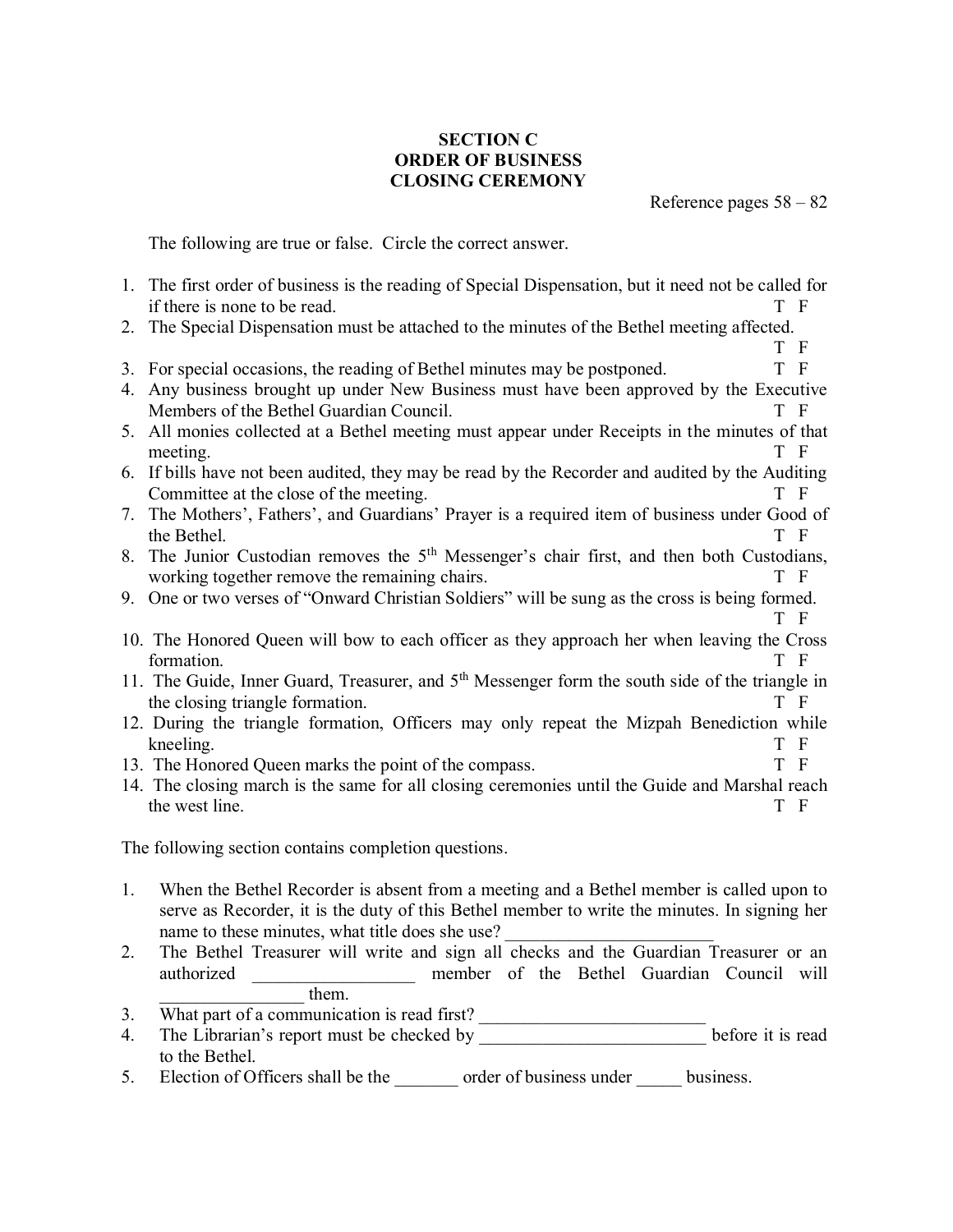- 6. All bills must be approved by the Executive Members of the Bethel Guardian Council and signed by the \_\_\_\_\_\_\_\_\_\_\_\_\_\_\_\_\_\_\_\_\_ and the \_\_\_\_\_\_\_\_\_\_\_\_\_\_\_\_\_\_ before they are read in the Bethel.
- 7. What is the Recorder required to say before she reads the bills?
- 8. In addition to the Coin March, what monies collected during the Bethel meeting are not included in the Treasurer's report on Receipts of that meeting? \_\_\_\_\_\_\_\_\_\_\_\_\_\_

 $\mathcal{L}_\mathcal{L} = \{ \mathcal{L}_\mathcal{L} = \{ \mathcal{L}_\mathcal{L} = \{ \mathcal{L}_\mathcal{L} = \{ \mathcal{L}_\mathcal{L} = \{ \mathcal{L}_\mathcal{L} = \{ \mathcal{L}_\mathcal{L} = \{ \mathcal{L}_\mathcal{L} = \{ \mathcal{L}_\mathcal{L} = \{ \mathcal{L}_\mathcal{L} = \{ \mathcal{L}_\mathcal{L} = \{ \mathcal{L}_\mathcal{L} = \{ \mathcal{L}_\mathcal{L} = \{ \mathcal{L}_\mathcal{L} = \{ \mathcal{L}_\mathcal{$ 

 $\mathcal{L}_\mathcal{L} = \{ \mathcal{L}_\mathcal{L} = \{ \mathcal{L}_\mathcal{L} = \{ \mathcal{L}_\mathcal{L} = \{ \mathcal{L}_\mathcal{L} = \{ \mathcal{L}_\mathcal{L} = \{ \mathcal{L}_\mathcal{L} = \{ \mathcal{L}_\mathcal{L} = \{ \mathcal{L}_\mathcal{L} = \{ \mathcal{L}_\mathcal{L} = \{ \mathcal{L}_\mathcal{L} = \{ \mathcal{L}_\mathcal{L} = \{ \mathcal{L}_\mathcal{L} = \{ \mathcal{L}_\mathcal{L} = \{ \mathcal{L}_\mathcal{$ 

 $\mathcal{L}_\mathcal{L} = \mathcal{L}_\mathcal{L} = \mathcal{L}_\mathcal{L} = \mathcal{L}_\mathcal{L} = \mathcal{L}_\mathcal{L} = \mathcal{L}_\mathcal{L} = \mathcal{L}_\mathcal{L} = \mathcal{L}_\mathcal{L} = \mathcal{L}_\mathcal{L} = \mathcal{L}_\mathcal{L} = \mathcal{L}_\mathcal{L} = \mathcal{L}_\mathcal{L} = \mathcal{L}_\mathcal{L} = \mathcal{L}_\mathcal{L} = \mathcal{L}_\mathcal{L} = \mathcal{L}_\mathcal{L} = \mathcal{L}_\mathcal{L}$ 

 $\mathcal{L}_\mathcal{L} = \{ \mathcal{L}_\mathcal{L} = \{ \mathcal{L}_\mathcal{L} = \{ \mathcal{L}_\mathcal{L} = \{ \mathcal{L}_\mathcal{L} = \{ \mathcal{L}_\mathcal{L} = \{ \mathcal{L}_\mathcal{L} = \{ \mathcal{L}_\mathcal{L} = \{ \mathcal{L}_\mathcal{L} = \{ \mathcal{L}_\mathcal{L} = \{ \mathcal{L}_\mathcal{L} = \{ \mathcal{L}_\mathcal{L} = \{ \mathcal{L}_\mathcal{L} = \{ \mathcal{L}_\mathcal{L} = \{ \mathcal{L}_\mathcal{$ 

- 9. After the closing prayer the Daughters sing \_\_\_\_\_ verse(s) of the song \_\_\_\_\_\_
- 10. Where is the position of the Outer Guard when the retiring march begins?
- 11. When does the Chaplain rise from the kneeling position to close the Bible in the Closing Ceremony?
- 12. There is an exception to the rule that Daughters drop their hands from the attitude of payer when the Chaplain does. What is the occasion? \_\_\_\_\_\_\_\_\_\_\_\_\_\_\_\_\_\_\_\_\_\_\_\_\_\_\_\_\_\_\_\_\_\_
- 13. When the Musician plays a chord, the Daughters in the semicircle face north and south. Which direction does the  $5<sup>th</sup>$  Messenger face?

 $\mathcal{L}_\text{max} = \frac{1}{2} \sum_{i=1}^n \mathcal{L}_\text{max}(\mathbf{z}_i - \mathbf{z}_i)$ 

- 14. The Associate Bethel Guardian conducts new members to a position in front of the East dais to view the Cross formation when initiation has been held. When approved, what other persons may view the Cross formation from this position?
	- A. \_\_\_\_\_\_\_\_\_\_\_\_\_\_\_\_\_\_\_\_\_\_\_\_\_\_\_\_\_\_\_\_\_\_\_
	- B.  $C.$
- 15. What Officers, if any, remain standing during the Cross formation?
- 16. When kneeling in the Cross formation, Officers will kneel on the \_\_\_\_\_\_\_\_ knee on the first chord, go down on the knee on the second chord and on the third chord.
- 17. To rise from Cross formation, Office will contract the first chord, raise the knee on the second chord and and and and third chord.
- 18. In the Closing Ceremony, when the Honored Queen, Senior Princess and Junior Princess are west of the Altar after coming out of the Cross formation, and the remainder of the Officers are on the West line, what is the signal for the Honored Queen and Princesses to proceed to the West?
- 19. After leaving the Cross formation, the Officers form a line on the west line and are facing north and south. The \_\_\_\_\_\_\_\_\_\_\_ and \_\_\_\_\_\_\_\_\_\_\_\_\_ nod to each other as a signal for the Officers to face East together.

 $\mathcal{L}_\text{max} = \frac{1}{2} \sum_{i=1}^n \mathcal{L}_\text{max}(\mathbf{z}_i - \mathbf{z}_i)$ 

20. When does the Honored Queen take her position as the tip of the triangle in the Triangle Closing Ceremony? \_\_\_\_\_\_\_\_\_\_\_\_\_\_\_\_\_\_\_\_\_\_\_\_\_\_\_\_\_\_\_\_\_\_\_\_\_\_\_\_\_\_\_\_

 $\mathcal{L}_\mathcal{L} = \{ \mathcal{L}_\mathcal{L} = \{ \mathcal{L}_\mathcal{L} = \{ \mathcal{L}_\mathcal{L} = \{ \mathcal{L}_\mathcal{L} = \{ \mathcal{L}_\mathcal{L} = \{ \mathcal{L}_\mathcal{L} = \{ \mathcal{L}_\mathcal{L} = \{ \mathcal{L}_\mathcal{L} = \{ \mathcal{L}_\mathcal{L} = \{ \mathcal{L}_\mathcal{L} = \{ \mathcal{L}_\mathcal{L} = \{ \mathcal{L}_\mathcal{L} = \{ \mathcal{L}_\mathcal{L} = \{ \mathcal{L}_\mathcal{$ 

21. The Senior and Junior Custodians mark the points of the by stopping when they reach the \_\_\_\_\_\_\_\_\_\_\_\_\_\_\_\_\_\_\_\_\_ during the Square and Compass Closing Formation.